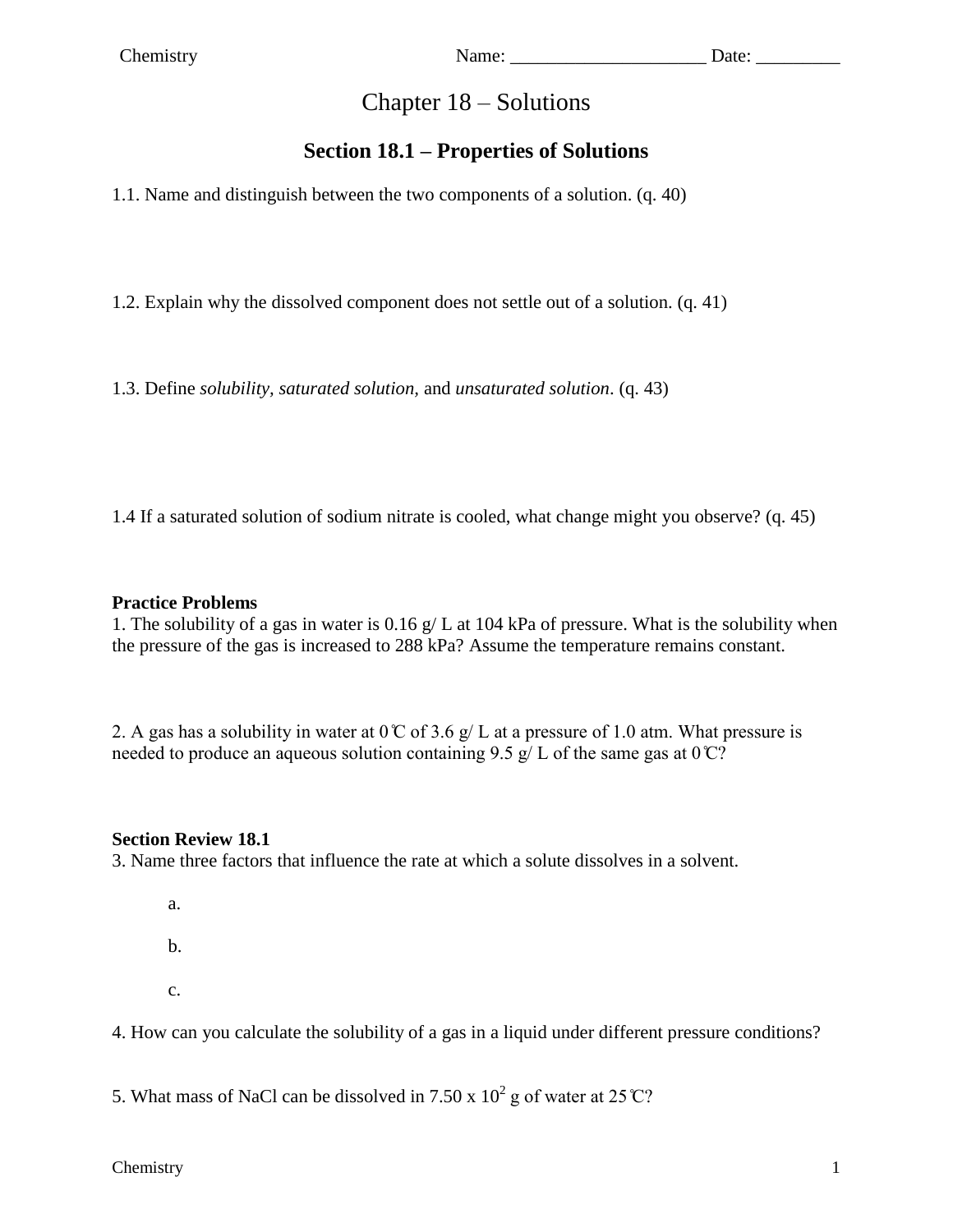6. What could you do to change

a. a saturated solution to an unsaturated solution?

b. an unsaturated solution to a saturated solution?

7. Use the solid substances listed in Table 18.1 on page 504 to make a general statement that relates a change in solubility of a solid to a change in temperature.

### **Section 18.2 – Concentrations of Solutions**

2.1. Having a measure of the molarity of a solution is more meaningful than knowing whether a solution is dilute or concentrated. Explain. (q. 49)

2.2. Define molarity. (q. 51)

#### **Practice Problems**

8. A solution has a volume of 2.0 L and contains 36.0 g of glucose. If the molar mass of glucose is 180 g/ mol, what is the molarity of the solution?

9. A solution has a volume of 250 mL, and contains 0.70 mol NaCl. What is its molarity?

10. How many moles of ammonium nitrate are in 335 mL of 0.425M NH<sub>4</sub>NO<sub>3</sub>?

11. How many moles of solute are in 250 mL of 2.0M CaCl<sub>2</sub>? How many grams of CaCl<sub>2</sub> is this?

12. How many milliliters of a stock solution of 4.00M KI would you need to prepare 250.0 mL of 0.760M KI?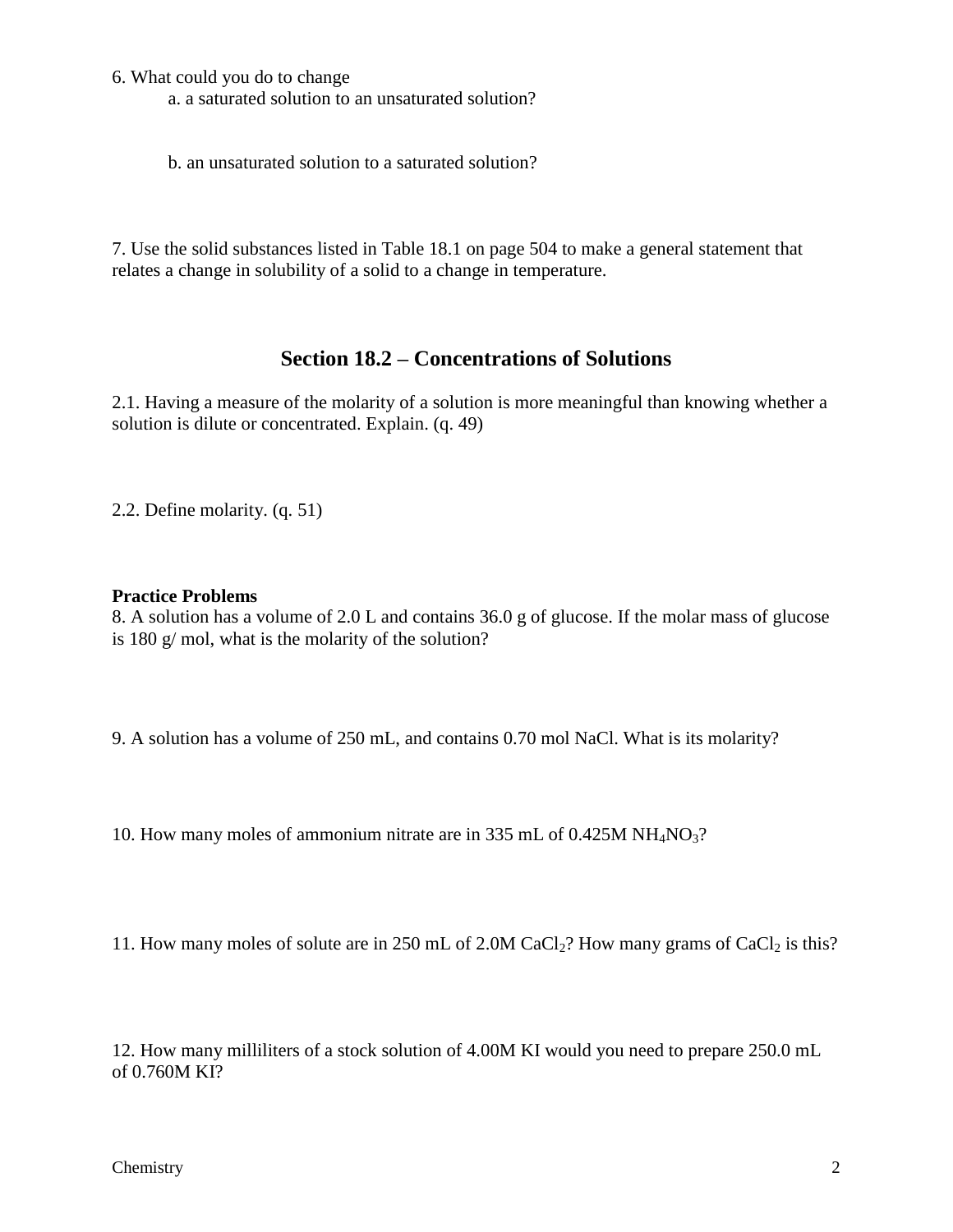13. Suppose you need 250 mL of 0.20M NaCl, but the only supply of sodium chloride you have is a solution of 1.0M NaCl. How do you prepare the required solution? Assume that you have the appropriate volume-measuring devices on hand.

14. If 10 mL of pure acetone is diluted with water to a total solution volume of 200 mL, what is the percent by volume of acetone in the solution?

15. A bottle of hydrogen peroxide antiseptic is labeled 3.0% (v/v). How many mL  $H_2O_2$  are in a 400.0-mL bottle of this solution?

16. Calculate the grams of solute required to make 250 mL of 0.10%  $MgSO_4$  (m/v).

17. A solution contains  $2.7 \text{ g }CuSO_4$  in 75 mL of solution. What is the percent (mass/volume) of the solution?

#### **Section Review 18.2**

18. How are problems involving solution molarity solved?

19. Describe how dilute solutions are prepared from more concentrated solutions of known molarity.

20. Distinguish between percent  $(v/v)$  and percent  $(m/v)$  solutions.

21. Calculate the molarity of each solution.

a.  $400 \text{ g }$  CuSO<sub>4</sub> in  $4.00 \text{ L}$  of solution

b. 0.060 mol NaHCO<sub>3</sub> in 1500 mL of solution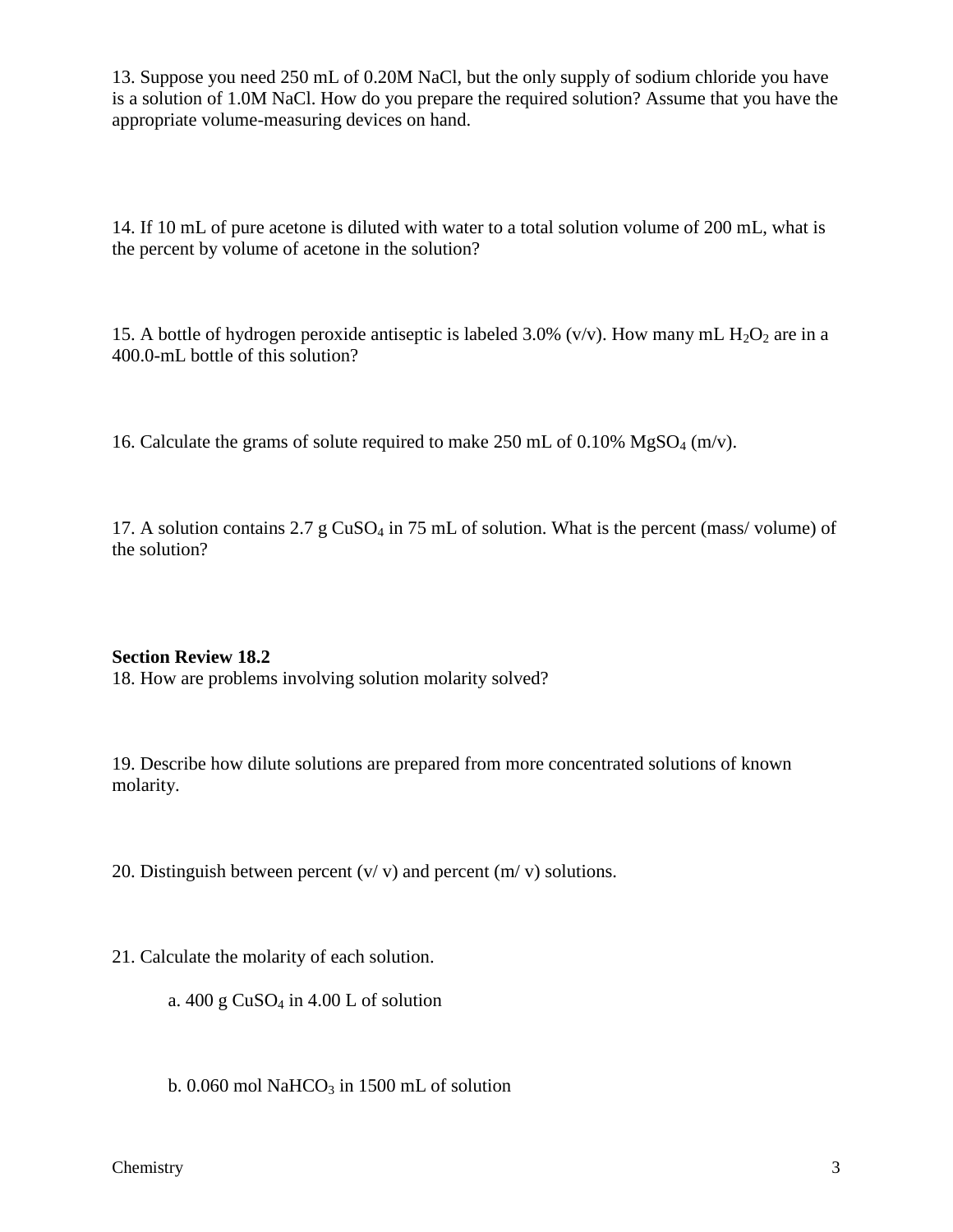22. You have the following stock solutions available:  $2.00M$  NaCl,  $4.0M$  KNO<sub>3</sub>, and  $0.50M$ MgSO4. Calculate the volumes you must dilute to make the following solutions.

a. 500.0 ml of 0.500M NaCl

b. 2.0 L of 0.20M MgSO<sup>4</sup>

c. 50.0 mL of 0.20M KNO<sub>3</sub>

23. What is the concentration, in percent  $(m/v)$ , of a solution with 75 g  $K_2SO_4$  in 1500 mL of solution?

### **Section 18.3 – Colligative Properties of Solutions**

#### **Section Review 18.3**

24. Why does a solution have a lower vapor pressure than the pure solvent of that solution?

25. Why does a solution have an elevated boiling point and a depressed freezing point compared with the pure solvent?

26. Would a dilute or a concentrated sodium fluoride solution have a higher boiling point? Explain.

27. An equal number of moles of KI and  $MgF_2$  are dissolved in equal volumes of water. Which solution has the higher

- a. boiling point?
- b. vapor pressure?
- c. freezing point?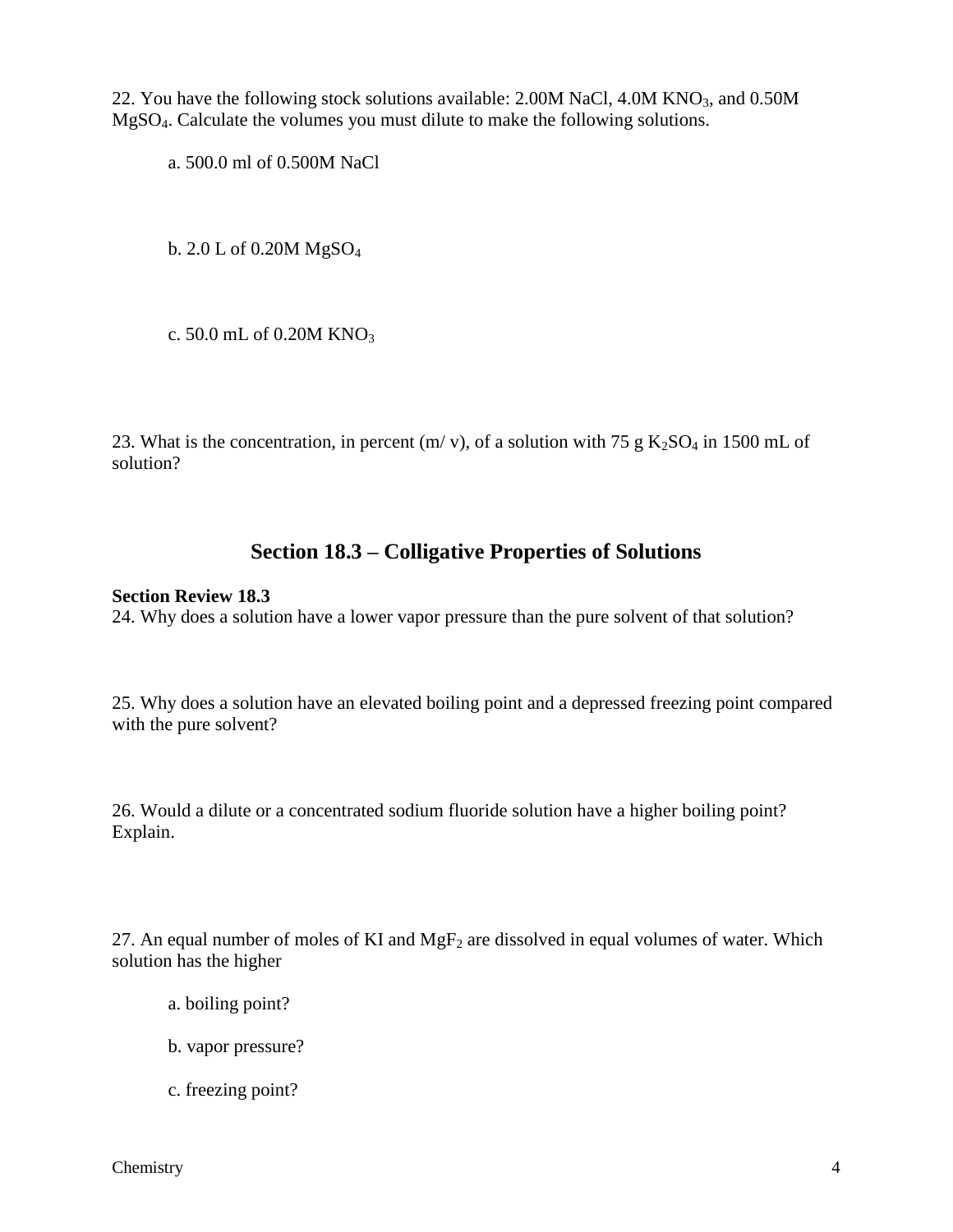### **Section 18.4 – Calculations Involving Colligative Properties**

#### **Practice Problems**

28. How many grams of sodium fluoride are needed to prepare a 0.400m NaF solution that contains 750.0 g of water?

29. Calculate the molality of a solution prepared by dissolving 10.0 g NaCl in 600 g of water.

30. What is the mole fraction of each component in a solution made by mixing 300 g of ethanol  $(C<sub>2</sub>H<sub>5</sub>OH)$  and 500 g of water?

31. A solution contains 50.0 g of carbon tetrachloride (CCl<sub>4</sub>) and 50.0 g of chloroform (CHCl<sub>3</sub>). Calculate the mole fraction of each component in the solution.

32. What is the boiling point of a solution that contains  $1.25 \text{ mol } CaCl<sub>2</sub>$  in  $1400 \text{ g}$  of water?

33. What mass of NaCl would have to be dissolved in 1.000 x  $10^3$  g of water to raise the boiling point by  $2.00 \degree$ C?

34. The freezing point of the water is lowered to -0.390  $\degree$  when 3.90 g of a nonvolatile molecular solute is dissolved in 475 g of water. Calculate the molar mass of the solute.

35. A solution containing 16.9 g of a nonvolatile molecular compound in 250 g of water has a freezing point of -0.744 ̊C. What is the molar mass of the substance?